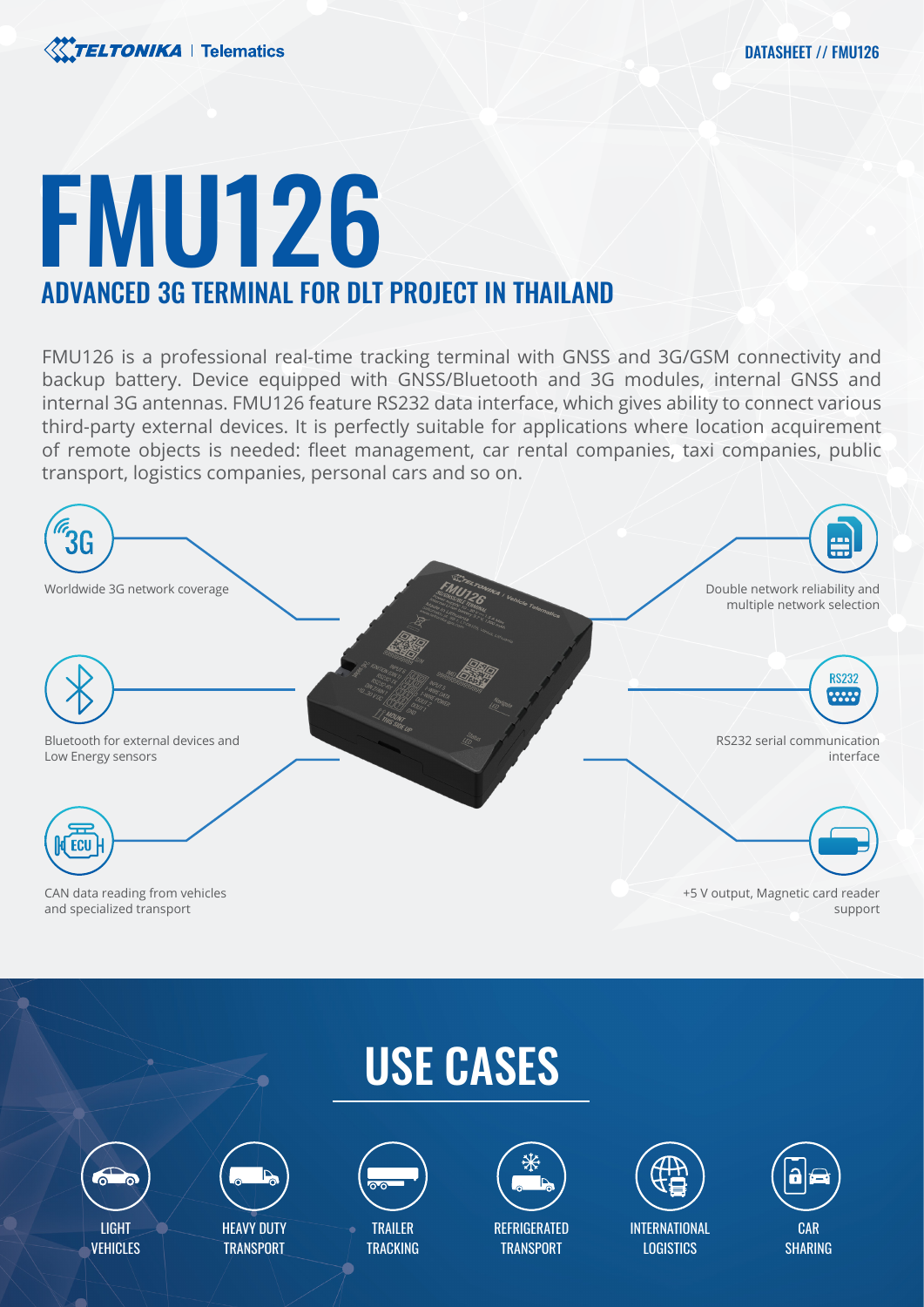



## **Module**

| Name                 | Quectel UC15-T, Teltonika TM2500          |
|----------------------|-------------------------------------------|
| Technology           | 3G(UMTS/HSPA)/2G(GSM/GPRS)/GNSS/BLUETOOTH |
| <b>GNSS</b>          |                                           |
| <b>GNSS</b>          | GPS, GLONASS, GALILEO, BEIDOU, QZSS       |
| Protocol compatible  | NMEA, GGA, GGL, GSA, GSV, RMC, VTG        |
| Receiver             | Tracking: 33/99 acquisition channels      |
| Tracking sensitivity | $-165$ dBM                                |
| Position Accuracy    | $< 2.5$ CEP                               |
| Hot start            | < 1 s                                     |
| Warm start           | < 25s                                     |
| Cold start           | $<$ 35 s                                  |
| Velocity accuracy    | $<$ 0.1m/s (within +/-15% error)          |

## **Cellular**

| Technology               | UMTS/HSPA                                                                                                                              |
|--------------------------|----------------------------------------------------------------------------------------------------------------------------------------|
| 2G bands                 | UC15-T: 850/900/1800/1900MHz                                                                                                           |
| 3G bands                 | UC15-T: 850/2100MHz                                                                                                                    |
| Data transfer            | <b>UC15:</b><br>HSDPA: Max. 3vca.6Mbps (DL)<br>UMTS: Max. 384Kbps (DL)/Max.384Kbps (UL)<br>GPRS: Max. 85.6Kbps (DL)/Max. 85.6Kbps (UL) |
| Data support             | SMS (text/data)                                                                                                                        |
| <b>Power</b>             |                                                                                                                                        |
| Input voltage range      | 10 - 30 V DC with overvoltage protection                                                                                               |
| Internal Back-up battery | 1200 mAh Li-Ion, 3.7 V battery (4.44 Wh)                                                                                               |
| <b>Bluetooth</b>         |                                                                                                                                        |

Specification 4.0 + LE